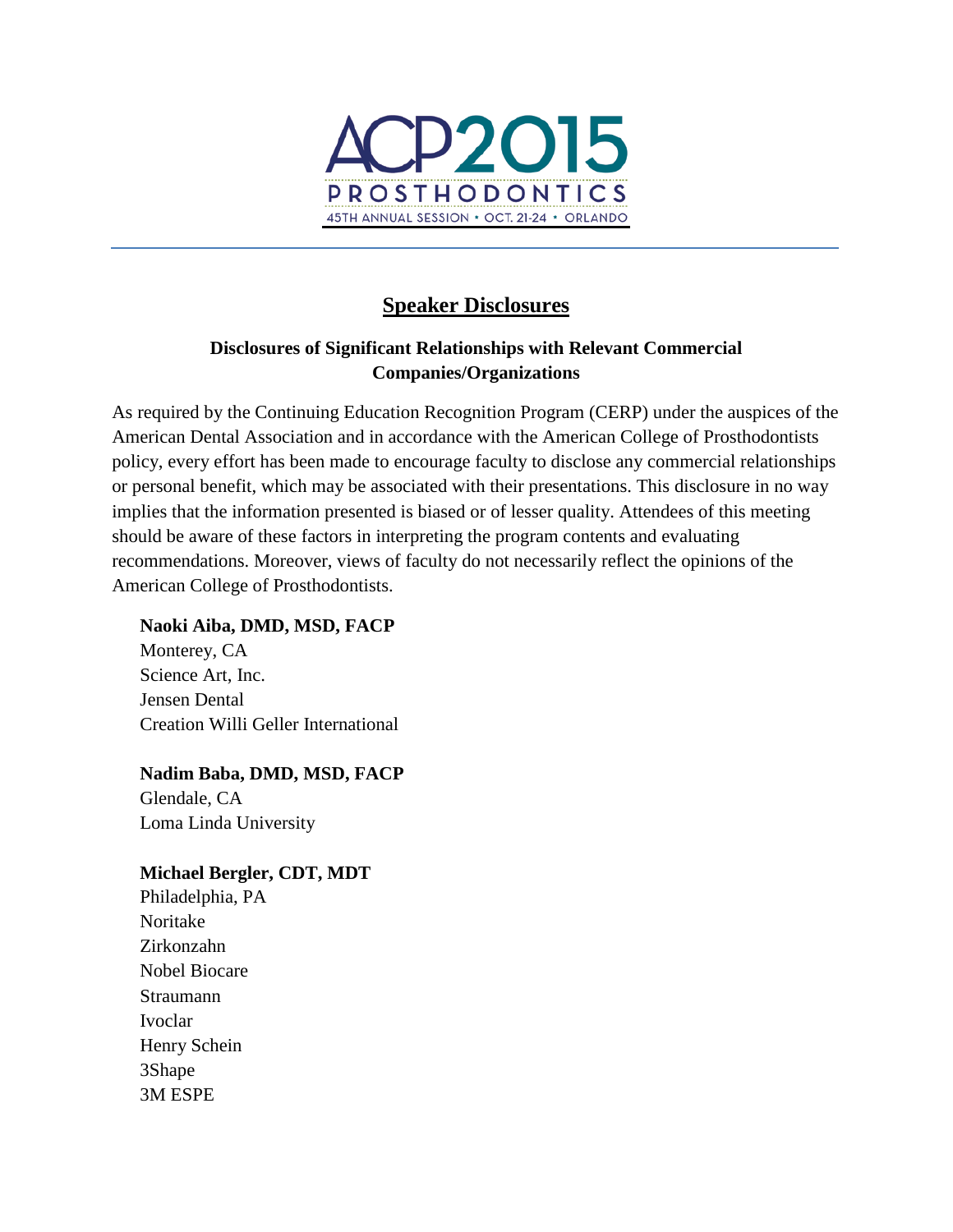## Pritidenta

## **Lars Bouma, DDS,MS, FACP**

Oklahoma City, OK Dentsply 3Shape iTero Glidwell IPA

## **Guilherme Cabral**

No Disclosures

#### **Stephen Chu, DMD, MSD, CDT**

New York, NY Biomet 3i **Ritter** Dentium Hu-Friedy

### **Lyndon Cooper, DDS, PhD, FACP**

University of North Carolina UNC Chapel Hill Dentsply BioHorizons Henry Schein

### **Donald Curtis, DMD, FACP**

Berkeley, CA No Disclosures

## **Fereidoun Daftary, DDS, MScD**

Beverley Hills, CA No Disclosures

### **Sillas Duarte, DDS, MS, PhD**

Glendale, CA 3M ESPE Vita Ivoclar Vivadent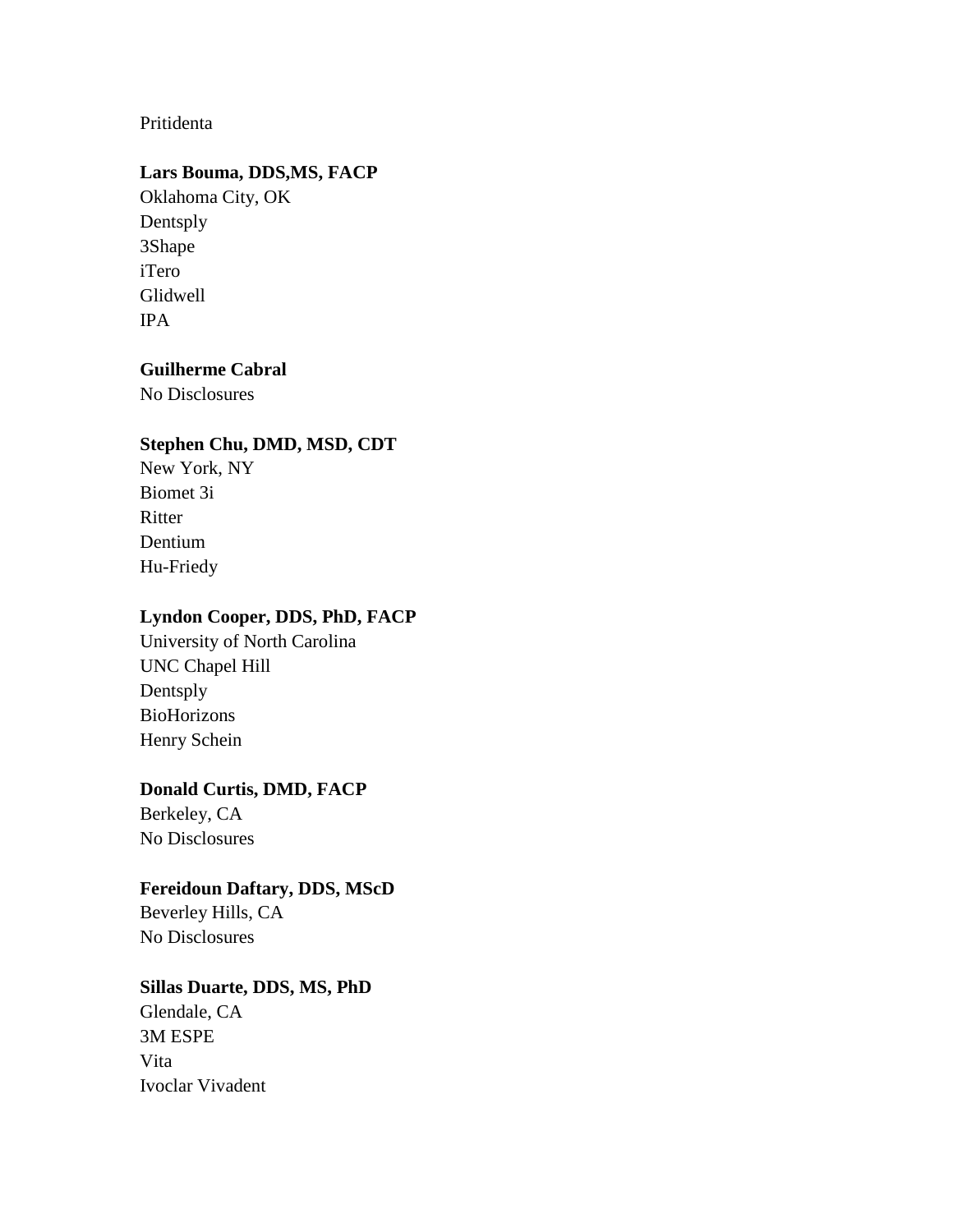DMG

**Jungo Endo, RDT** Santa Monica, CA Jungo Endo Dental Studio

## **Marco Esposito, DDS, PhD**

Arcore (MB), Italy No Disclosures

## **David Garber, DMD**

Atlanta, GA

Nobel BioCare, BioMet 3I., Keystone Dental, Dentsply, Brasseler USA, Zimmer, CareStream Dental, Neobiotech, Deka Laser, Imaging Sciences, BioHorizons, 3M, Bisco, Biora, Siemens, Premier, GC America, Ivoclar, Den-Mat, Shofu, Vident, ProDentec, Panasonic, Minolta, Kodak, Sony, Zeiss, Hu-Friedy, National Dental Network, Global Surgical, Materialise, Biolase, Belmont, Consult Pro, Stoma, XCPT, Titan Instruments, Heraeus Kulzer, Cosmedent, LED Dental, BTI, Osteohealth, Partners in Synergy™, DentalXP

## **Michael Glick, DMD**

University at Buffalo No Disclosures

### **Gerald T. Grant, DMD, MS, FACP**

United States Navy No Disclosures

## **Christoph Hammerle, ProfDrMedDent**

Zurich, Switzerland Swiss Committee for Innovation and Technology Swiss Society for Reconstructive Dentistry International Team for Implantology Osteology Foundation Dentsply Implants Geistlich Pharma AG Straumann AG Vita

**Haim Keren, CDT, MDT** Westmount, Quebec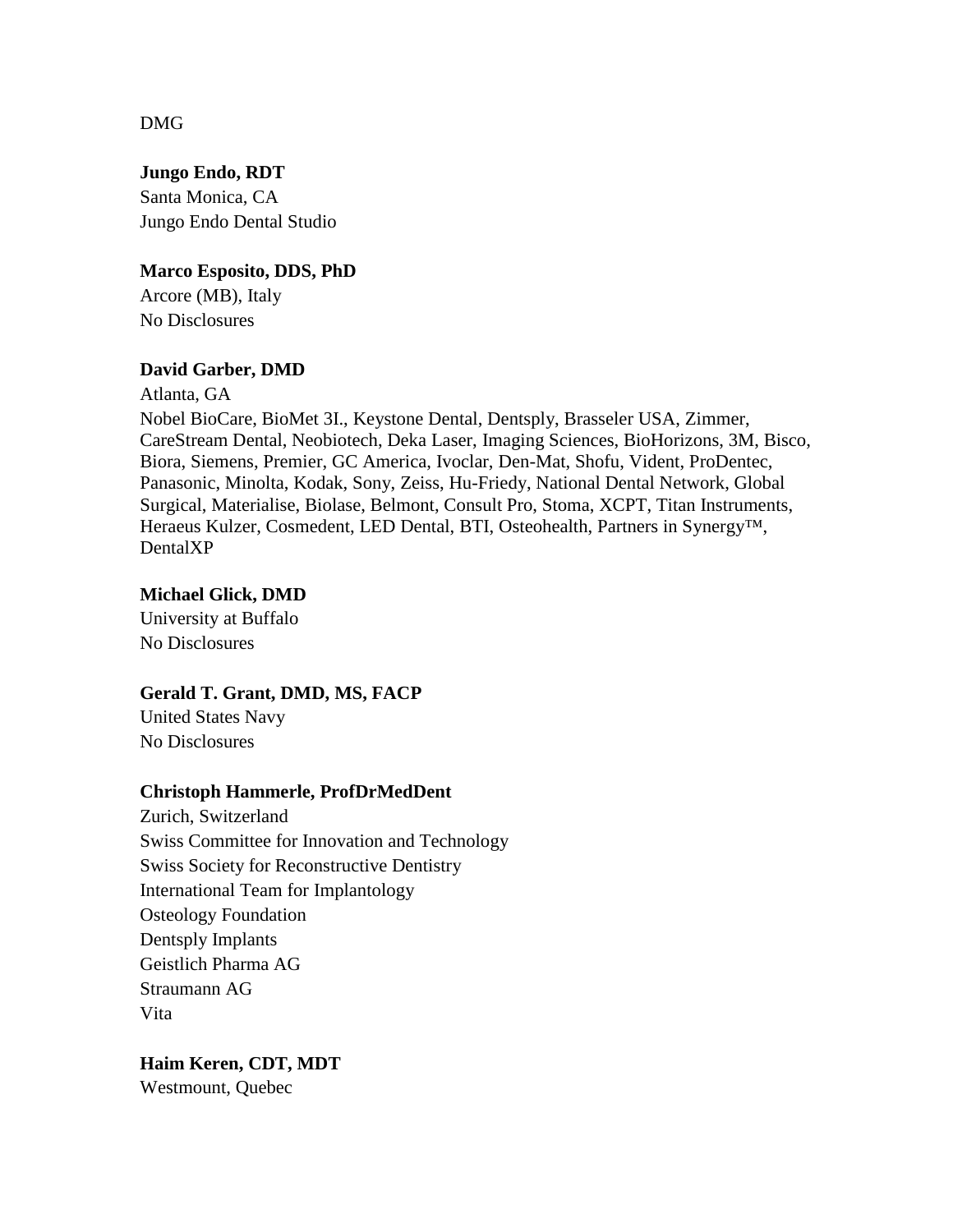### KerenOr Dental Studio

#### **Matthias Kern, ProfDrMedDent, FADM**

Kiel, Germany Camlog Biotechnologies German Society for Research Ivoclar Vivadent Cendres+Metaux Kuraray

#### **Robert Kreyer, CDT**

No Disclosures

# **Frank R. Lauciello, DDS, FACP**

Amherst, NY Ivoclar Vivadent

## **Thomas McGarry, DDS, FACP**

Oklahoma City, OK Dentsply

# **Adam J. Mieleszko, CDT**

New York, NY No Disclosures

#### **Craig Misch, DDS, MDS**

Sarasota, FL BioHorizons Dentsply **OsteoHealth** Materialise

#### **Frauke Müller, ProfDrMedDent**

Geneva, Switzerland No Disclosures

### **Sebastian Patzelt, DMD, DrMedDent**

Freiburg, Germany No Disclosures